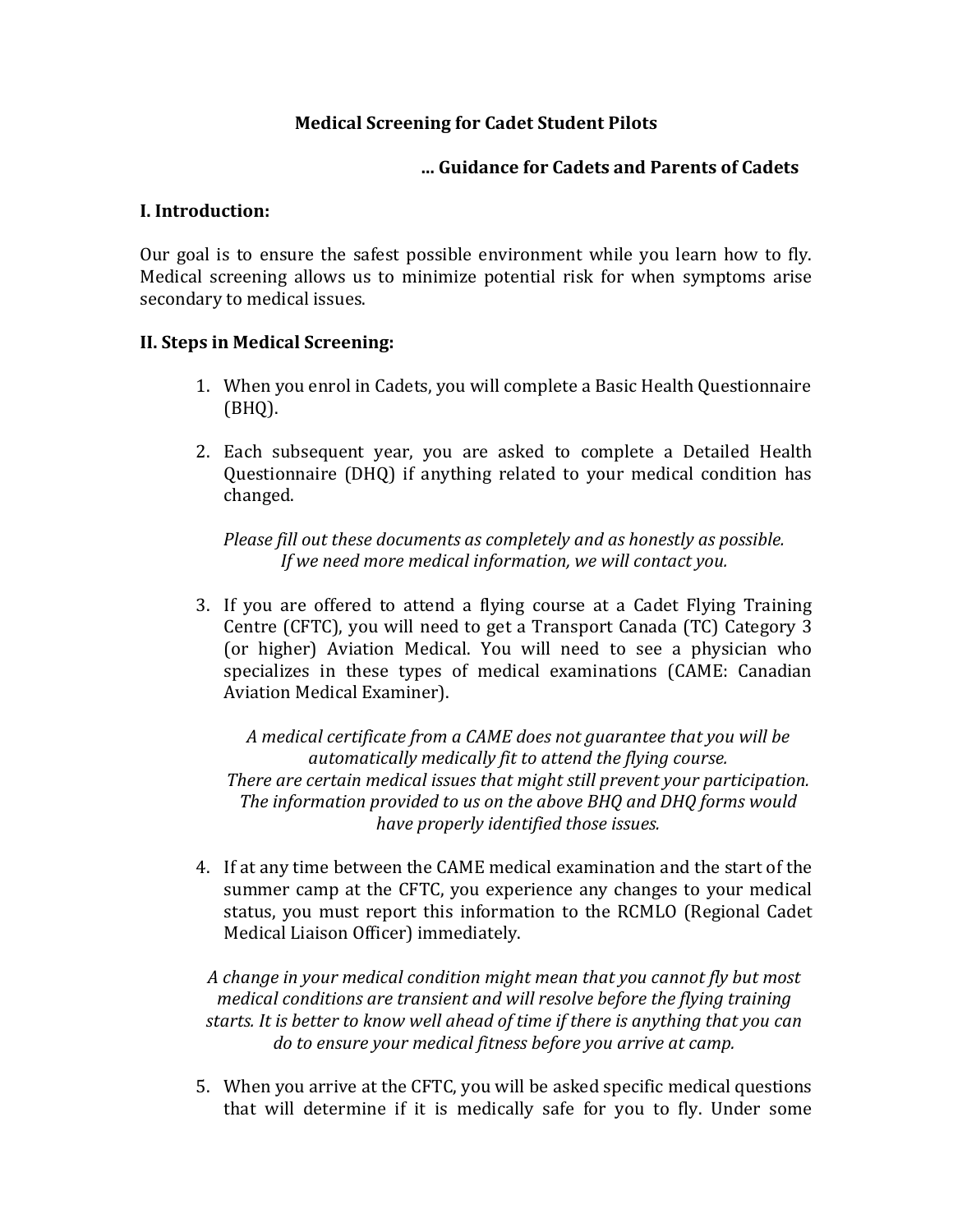circumstances, it may unfortunately not be possible to fly and you will not be allowed to start the course.

*If you are unsure about your ability to participate in the flying program because of a medical issue, contact the RCMLO before your arrival at camp. We never want you to find out at the last minute that you are not allowed to begin the flying program.*

- 6. During your flying course, if a medical condition arises, you will be assessed by a health care practitioner. Most medical conditions are transient and may not have any affect on your participation on the course. Some medical conditions may mean that you will have to stop training as it has become too risky for you to continue to fly.
- 7. We hope that you stay as healthy as possible and enjoy the flight training at the summer camp!

## **III. Potential Medical Issues that may Prevent Participation at the Flying Training Centre:**

1. Not all medical diagnoses are a contraindication to flying. For most medical conditions, it is not the diagnosis itself, but the symptoms due to the condition and/ or the need for medical care in the event of a recurrence.

*Some medical conditions have predictable symptoms but the severity is so minimal that there is no affect at all on your ability to fly. Some medical conditions may have significant symptoms during a flare and this would pose an unacceptable risk for flying.*

- 2. Below are some of the factors related to medical conditions that may prevent participation:
	- a. Any condition for which you may need urgent medical care
	- b. Any condition for which you need ongoing treatment on a regular basis
	- c. Any condition that may lead to your ability to think clearly
	- d. Any condition that may have an affect on your musculoskeletal system
	- e. Any condition that may cause you to feel unwell (i.e. diarrhea, nausea, vomiting, short of breath, anxious, panicky)
	- f. Some recent surgeries
	- g. Some allergies that result in anaphylactic reactions

*If any of these factors are identified, an independent medical review will*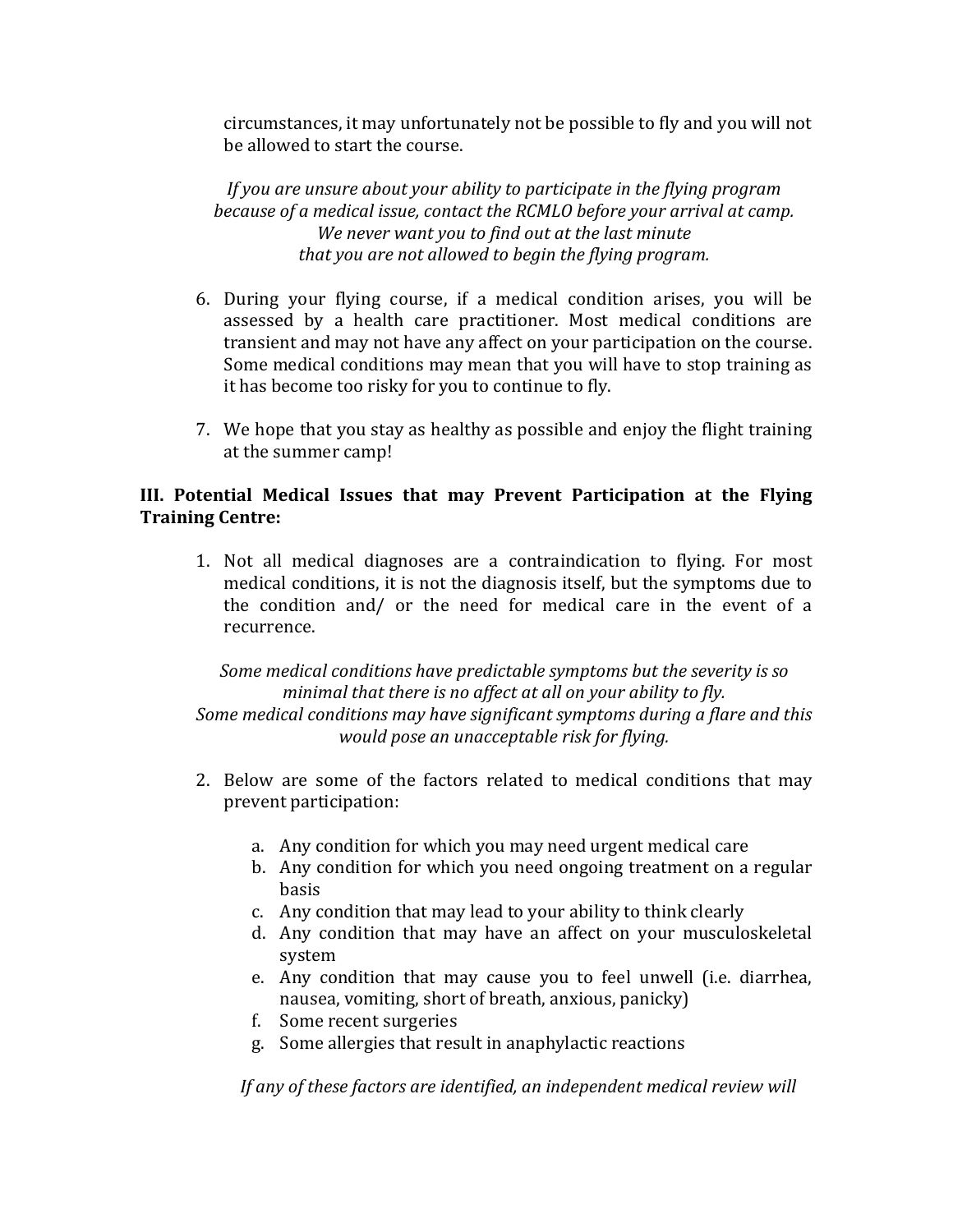*occur so that we can ensure that you can safely participate in the flying program. Our goal is to maximize participation but minimize risk. It is not possible to state with certainty ahead of time why a medical issue in one person may still allow them to safely participate in a flying program, where the same medical issue might make it medically unacceptable in another. It is not good to compare one person's medical condition to another's. This only leads to confusion and frustration because of heightened expectations.*

#### **IV. Potential Issues related to Medications Usage that may Prevent Participation:**

1. Not all medications are a contraindication to flying. There are many medications that are safe to use while flying. Some medications automatically disqualify someone from safely flying.

> *Please list all medications on the BHQ and DHQ. If you start a new medication, let us know immediately.*

2. It is not a good idea to stop a medication just before arriving at Cadet Training Centre (i.e. a "drug holiday") just so that you can be medically screened as safe to fly. This should only be done under medical support and supervision and well before the start of the course if it has been determined to be medically acceptable.

> *If you want to consider stopping a medication, talk to the RCMLO well before your planned course start date. This might need to be as long as six months to one year in advance.*

*Stopping a medication right before camp could have significant negative consequences. This could lead to an exacerbation of dangerous symptoms or withdrawl symptoms that are incompatible with safe flying.*

### **V. Questions**

Please contact your local RCMLO with any questions. The sooner you contact them the more likely you will be participating at the flying school!

*Remember*

*\* We want you to fly \* We want you to be safe*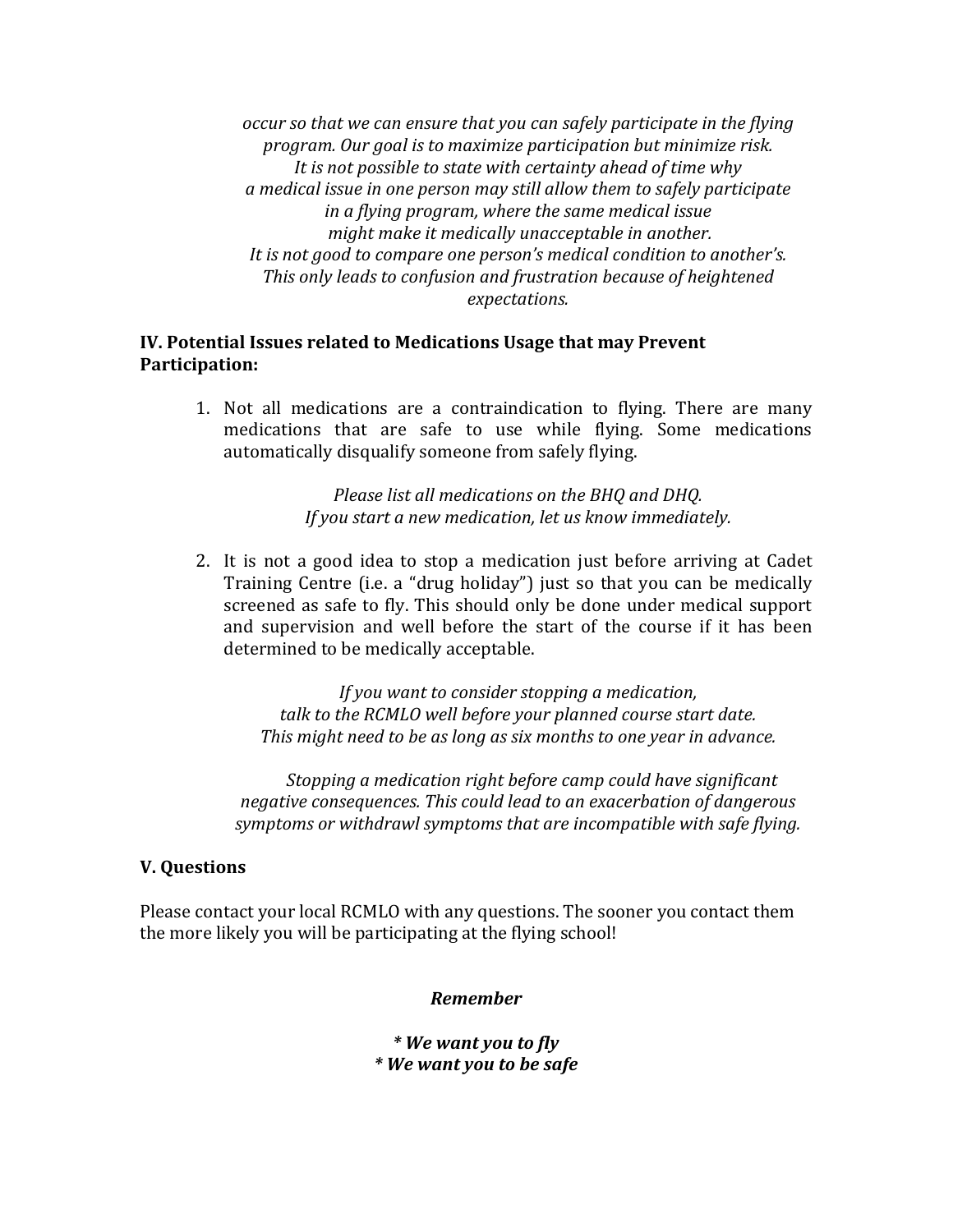### **Dépistage médical concernant les élèves-pilotes cadets**

## **Lignes directrices à l'intention des cadets et de leurs parents**

### **I. Introduction**

Notre objectif est de vous offrir l'environnement le plus sûr possible pendant que vous apprenez à piloter un aéronef. Le dépistage médical nous permet de réduire les risques au minimum lorsque des symptômes associés à des problèmes médicaux se manifestent.

## **II. Étapes du dépistage médical**

- 1. Au moment de votre inscription dans les cadets, vous devez remplir le Questionnaire de santé sommaire.
- 2. Chaque année par la suite, vous devez remplir le Questionnaire de santé détaillé s'il y a eu quelque changement que ce soit concernant votre état de santé.

*Veuillez remplir ces documents en toute honnêteté et en donnant, dans la mesure du possible, toute l'information pertinente. Si nous avons besoin de renseignements médicaux additionnels, nous communiquerons avec vous.*

3. Lorsque vous vous voyez offrir la possibilité de prendre part à un cours de pilotage au Centre d'entraînement de vol des cadets (CEVC), vous devez obtenir un certificat médical de catégorie 3 (ou plus élevé) de Transports Canada. Vous devez ainsi consulter un médecin spécialisé dans les types d'examens médicaux requis (médecins-examinateurs de l'aéronautique civile [MEAC]).

*Un certificat médical délivré par un MEAC ne garantit pas que vous serez automatiquement jugé médicalement apte à suivre le cours de pilotage. Vous pourriez encore présenter des problèmes médicaux vous empêchant de participer au cours. Les renseignements qui nous sont fournis dans les questionnaires susmentionnés ont pour objet de mettre ces problèmes en lumière, le cas échéant*

4. Si, à quelque moment que ce soit entre l'examen médical réalisé par le MEAC et le début du camp d'été au CEVC, il y a un changement, quel qu'il soit, concernant votre état de santé, vous devez en faire part à l'officier régional de la liaison médicale des cadets (ORLMC) sans tarder.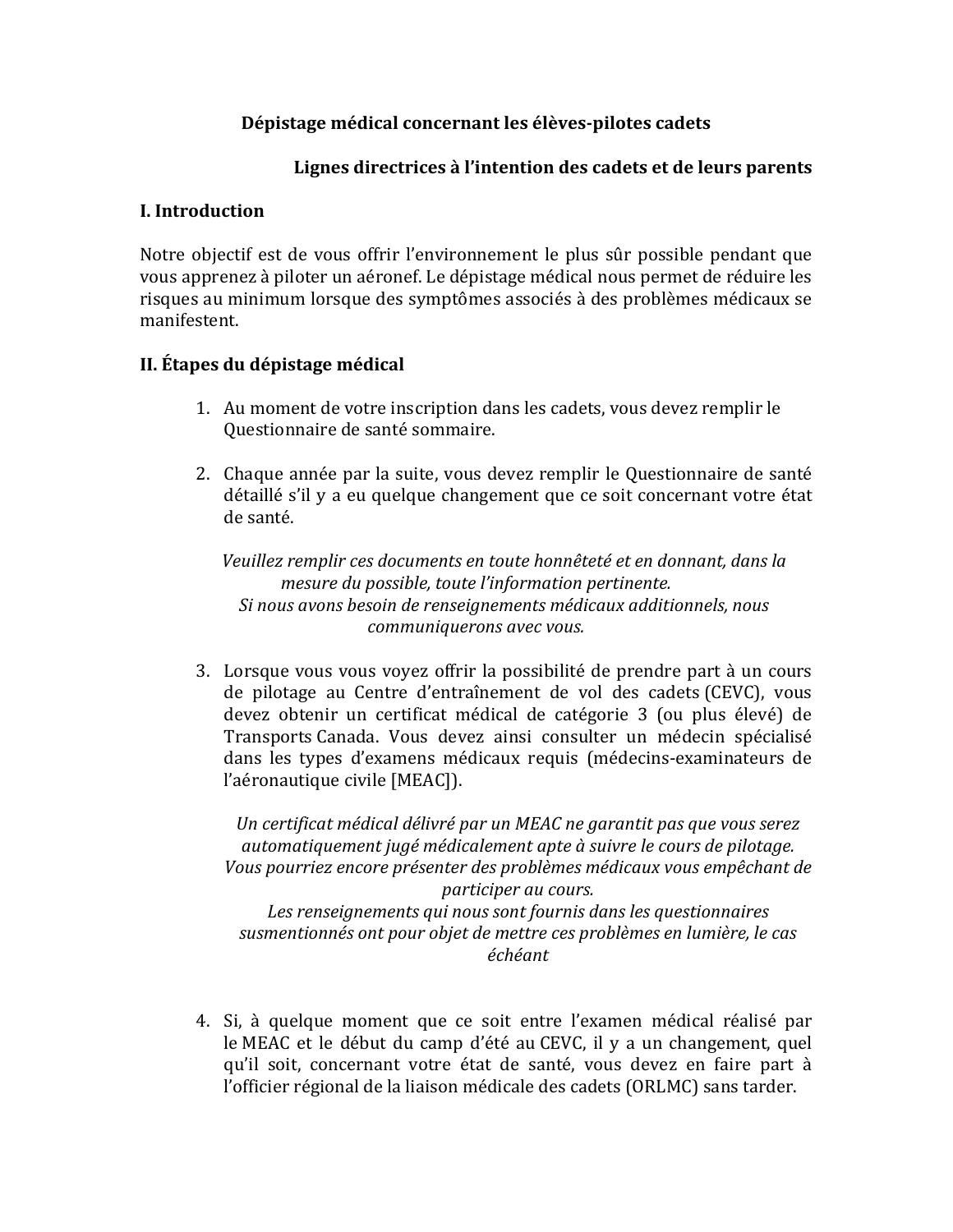*Un changement dans votre état de santé peut signifier que vous ne pourrez pas prendre part au cours de pilotage; toutefois, la plupart des problèmes médicaux sont transitoires et peuvent donc se régler avant que le cours commence. Il est préférable de savoir bien à l'avance s'il y a quelque chose que vous pouvez faire afin de garantir votre aptitude médicale avant votre arrivée au camp.*

5. Lorsque vous arriverez au CEVC, on vous posera des questions médicales précises qui permettront de déterminer s'il est sécuritaire sur le plan médical de vous permettre d'effectuer un vol à bord d'un aéronef. Dans certaines circonstances, il sera malheureusement jugé que cela n'est pas possible; vous ne serez alors pas autorisé à entreprendre l'entraînement de vol.

## *Si vous n'êtes pas certain de votre aptitude à participer au programme de pilotage en raison d'un problème médical, veuillez communiquer avec l'ORLMC avant votre arrivée au camp. Nous ne souhaitons pas que vous appreniez à la dernière minute que vous n'êtes pas autorisé à prendre part au cours.*

- 6. Durant votre cours de pilotage, si un problème médical se manifeste, un professionnel de la santé évaluera votre état. La plupart des problèmes médicaux sont transitoires; il est donc possible qu'ils n'aient aucune incidence sur votre participation au cours. Toutefois, certains problèmes médicaux peuvent signifier que vous devrez cesser l'entraînement, si l'on juge qu'il est devenu trop risqué pour vous de continuer d'effectuer des vols.
- 7. Nous espérons que vous conserverez le meilleur état de santé possible et que vous aimerez l'entraînement de vol au camp d'été!

## **III. Problèmes médicaux qui pourraient empêcher la participation au cours de pilotage du Centre d'entraînement de vol**

1. Ce ne sont pas tous les diagnostics médicaux qui se traduisent par une contre-indication au pilotage d'un aéronef. Dans le cas de la plupart des problèmes médicaux, ce n'est pas le diagnostic lui-même, mais bien les symptômes liés au problème médical en cause ou les soins médicaux requis en cas de récurrence qui donnent lieu à une telle contre-indication.

# *Certains problèmes médicaux s'accompagnent de symptômes prévisibles qui sont toutefois de si faible intensité qu'ils n'ont aucune incidence sur votre aptitude à effectuer un vol.*

*Cependant, dans le cas d'autres problèmes médicaux, des symptômes peuvent se manifester lors d'un épisode, ce qui poserait un risque inacceptable en vol.*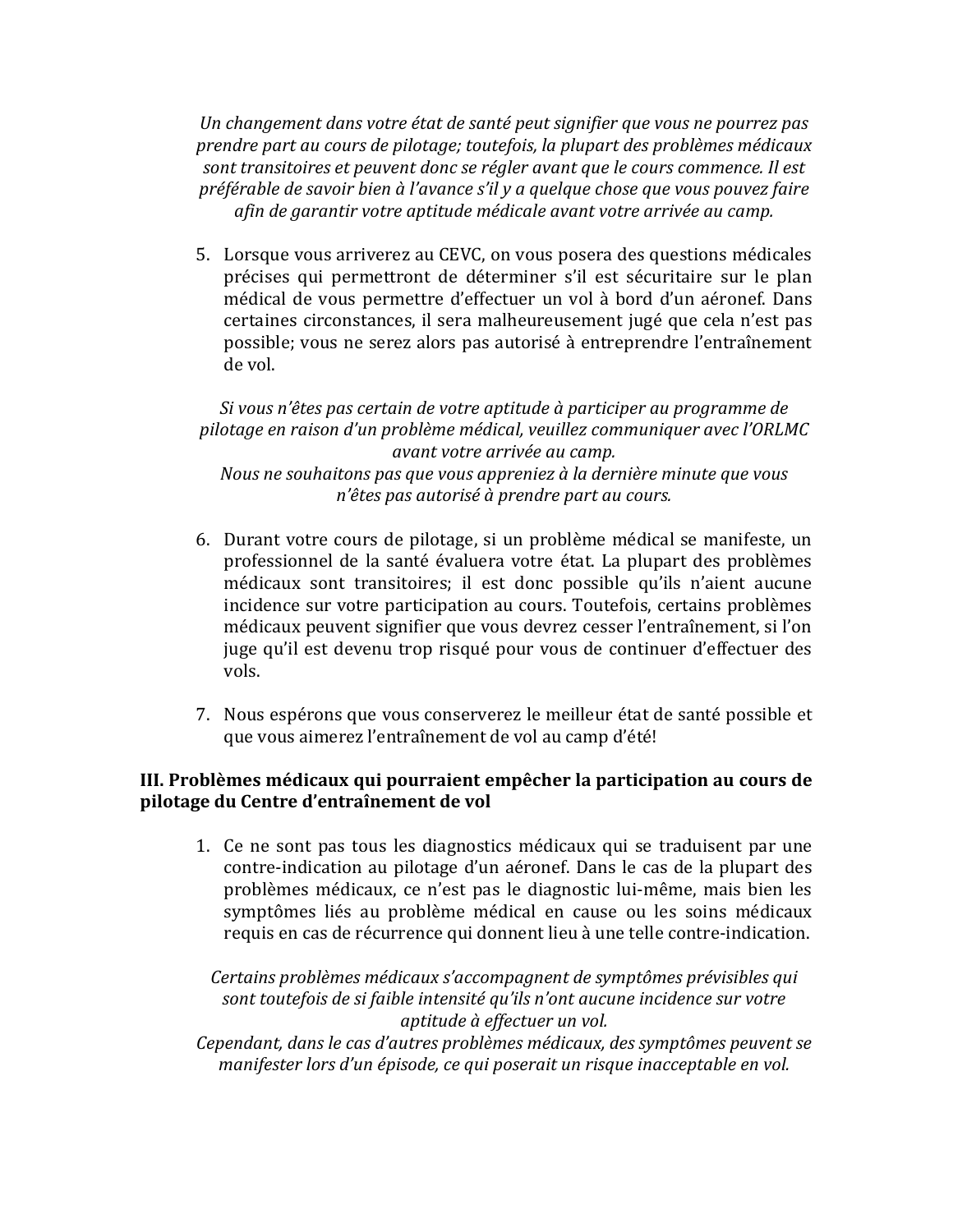- 2. Voici certaines situations sur le plan médical qui pourraient vous empêcher de participer au cours de pilotage :
	- a. tout problème médical pour lequel vous pouvez avoir besoin de soins médicaux d'urgence;
	- b. tout problème médical pour lequel vous devez suivre un traitement régulier;
	- c. tout problème médical qui pourrait nuire à votre capacité de penser clairement;
	- d. tout problème médical pouvant avoir une incidence néfaste sur votre appareil locomoteur;
	- e. tout problème médical pouvant causer un malaise notable (p. ex., diarrhée, nausée, vomissements, dyspnée, anxiété, panique);
	- f. une chirurgie récente, dans certains cas;
	- g. certaines allergies provoquant des réactions anaphylactiques.

*Dans n'importe laquelle de ces situations, on procédera à un examen médical indépendant afin de vérifier si vous pouvez participer au programme de pilotage en toute sécurité. Notre objectif est de donner toutes les chances possibles aux candidats de prendre part au cours, tout en atténuant les risques dans toute la mesure qui s'impose.* 

*Il est impossible de déterminer avec certitude à l'avance la raison pour laquelle un problème médical donné peut n'avoir aucune incidence sur la capacité d'une personne de participer en toute sécurité au programme de pilotage, mais en rendre une autre médicalement inapte à suivre le cours. On doit éviter de comparer l'état de santé d'une personne avec celui d'une* 

*autre.* 

*Cela peut provoquer des attentes indues qui se traduiront par de la confusion et de la contrariété.*

## **IV. Problèmes liés à la prise de médicaments qui pourraient empêcher la participation aux cours de pilotage**

1. Ce ne sont pas tous les médicaments qui se traduisent par une contre-indication au pilotage d'un aéronef. De nombreux médicaments n'ont aucune incidence néfaste sur l'aptitude à piloter un tel appareil; d'autres médicaments toutefois rendent automatiquement l'usager inapte à effectuer un vol en toute sécurité.

*Veuillez indiquer dans le Questionnaire de santé sommaire et le Questionnaire de santé détaillé tous les médicaments que vous prenez. Si vous commencez à prendre un nouveau médicament, veuillez nous en informer sans tarder.*

2. Il vous est déconseillé d'interrompre la prise d'un médicament juste avant votre arrivée au centre d'entrainement des cadets (c.-à-d. de